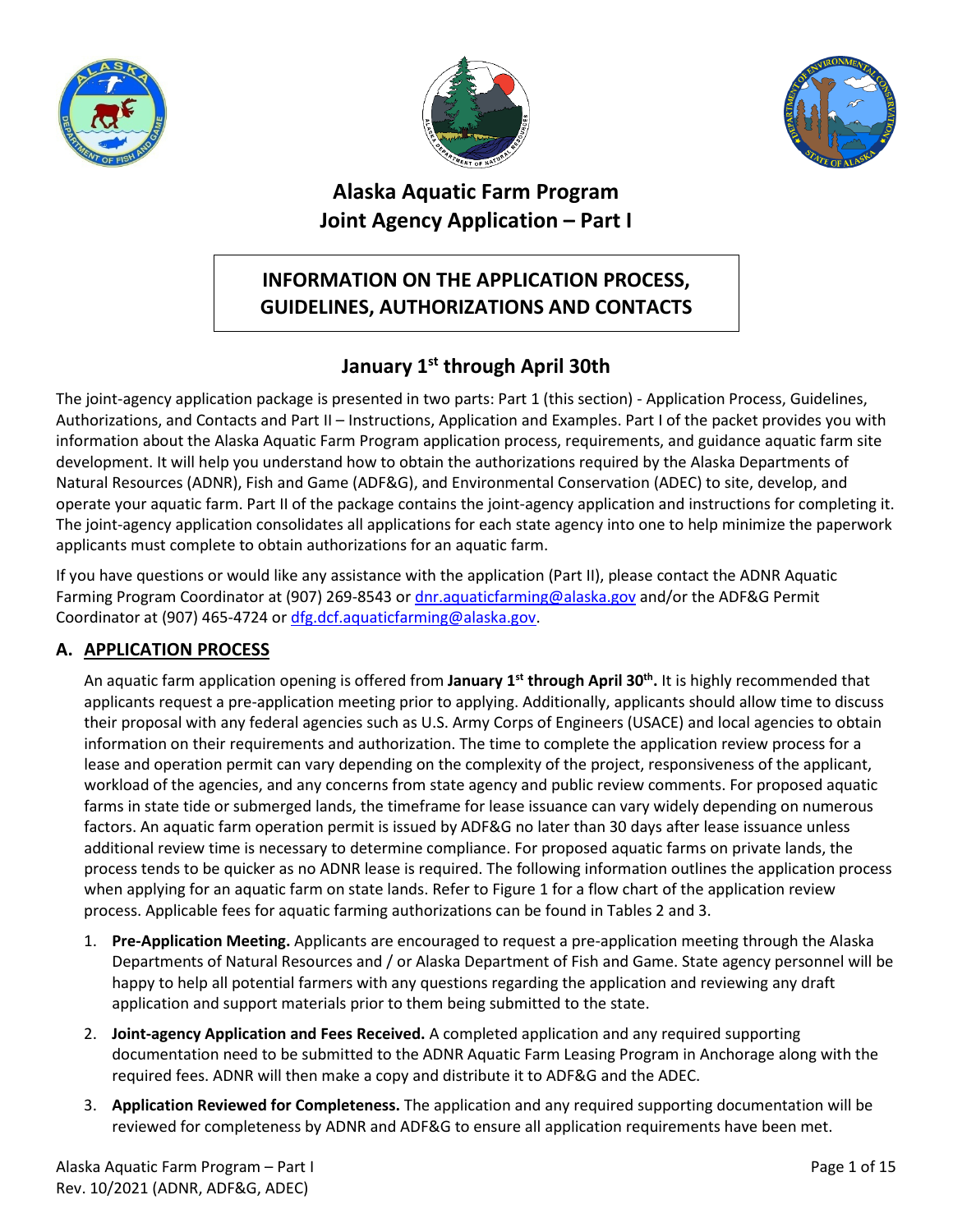Information in the application, project description, maps, and drawings must match and be consistent so that it is clear what is being proposed. A request for additional information may be sent to applicants where additional clarification is needed, inconsistencies are found, or items are missing. Each department must have enough information to initiate their agency review of the proposal.

- 4. **ADNR 20-day Agency Notice and Review Period.** The ADNR will provide government agencies with an opportunity to review the proposed aquatic farm project. The length of time for the agency review is 20 days and can be extended if agencies require additional time for their review of the project.
- 5. **ADF&G Review and Determination.** A preliminary review and recommendation on issuance of an Aquatic Farm Operation Permit will be sent to DNR and to the applicant. If mitigation measures are required to meet ADF&G requirements for issuing an operations permit, the review process may be delayed while additional information is gathered. If an on-bottom survey is required, the applicant will be notified.
- 6. **ADF&G Site Survey and Review.** For on-bottom (clam culture) aquatic farm projects, a site biomass survey to determine the existing population of shellfish to be cultured is required by ADF&G. Applicants will be contacted by ADF&G to schedule the biomass survey. Survey fees must be provided with the application. The survey requires organizing and planning department staff resources and can add up to a year for the review time. Only insignificant populations of the species intended for culture are allowed on the proposed site for an AD&G Aquatic Farm Operation Permit to be issued.
- 7. **ADNR Preliminary Decision.** ADNR will write a preliminary decision (PD) for the project, taking the information from the application, input from state agencies, information from the applicable DNR Area Plan, and by following statutory and regulatory requirements. The PD will include the proposed action and a recommended decision on whether it is in the state's best interested to issue a lease for the project.
- 8. **ADNR Public Notice and Review Period.** A 30-day public notice and review period will be provided to the public for an opportunity to comment on the preliminary decision. Notices will be available on the ADNR public notice web page at [http://dnr.alaska.gov/commis/pic/pubnotfrm.htm.](http://dnr.alaska.gov/commis/pic/pubnotfrm.htm)
- 9. **ADNR Final Finding and Decision.** The ADNR will write a Final Finding and Decision (FFD), which will include lease stipulations that the applicant must adhere to throughout the lease term. Participating agency recommendations will also be included in this document. Responses to written agency and public comments submitted during the public notice and review period will be included in the FFD. The FFD will be sent to the applicant and all parties who provided written comments during the public notice and review period. If no appeal is received the FFD becomes a final administrative order 31 days after it is signed.
- 10. **ADNR 20-day Appeal Period.** Once the FFD is finalized and signed by ADNR a 20-day appeal period begins. During the appeal period the applicant and anyone who submitted written comments during the public notice and review period, may appeal the FFD. If an appeal is received the FFD is stayed until the appeal is resolved. If no appeal is received, the FFD becomes a final administrative order 31 days after it is signed.
- 11. **ADNR Lease.** ADNR will send the 10-year lease to the applicant for signature and notarization. The applicant then returns the signed and notarized lease along with the first annual lease fee, proof of liability insurance, and performance guarantee bond. Once the signed and notarized lease and all deliverables are received, ADNR will execute the lease and provide a copy to the new lease holder.
- 12. **ADF&G Operation Permit.** ADF&G will issue the operation permit to construct and operate an aquatic farm no later than 30 days after final lease has been executed by ADNR. The operation permit will include permit conditions that the applicant will be required to adhere to throughout the 10-year operation permit.
- 13. **ADF&G Appeal Process**. A request for reconsideration of an ADF&G decision for an aquatic farm operation must be submitted within 30 days after the date of the decision. The request must have new or additional information relevant to the decision. After 30 days, ADF&G will issue a written decision granting or denying the request for reconsideration.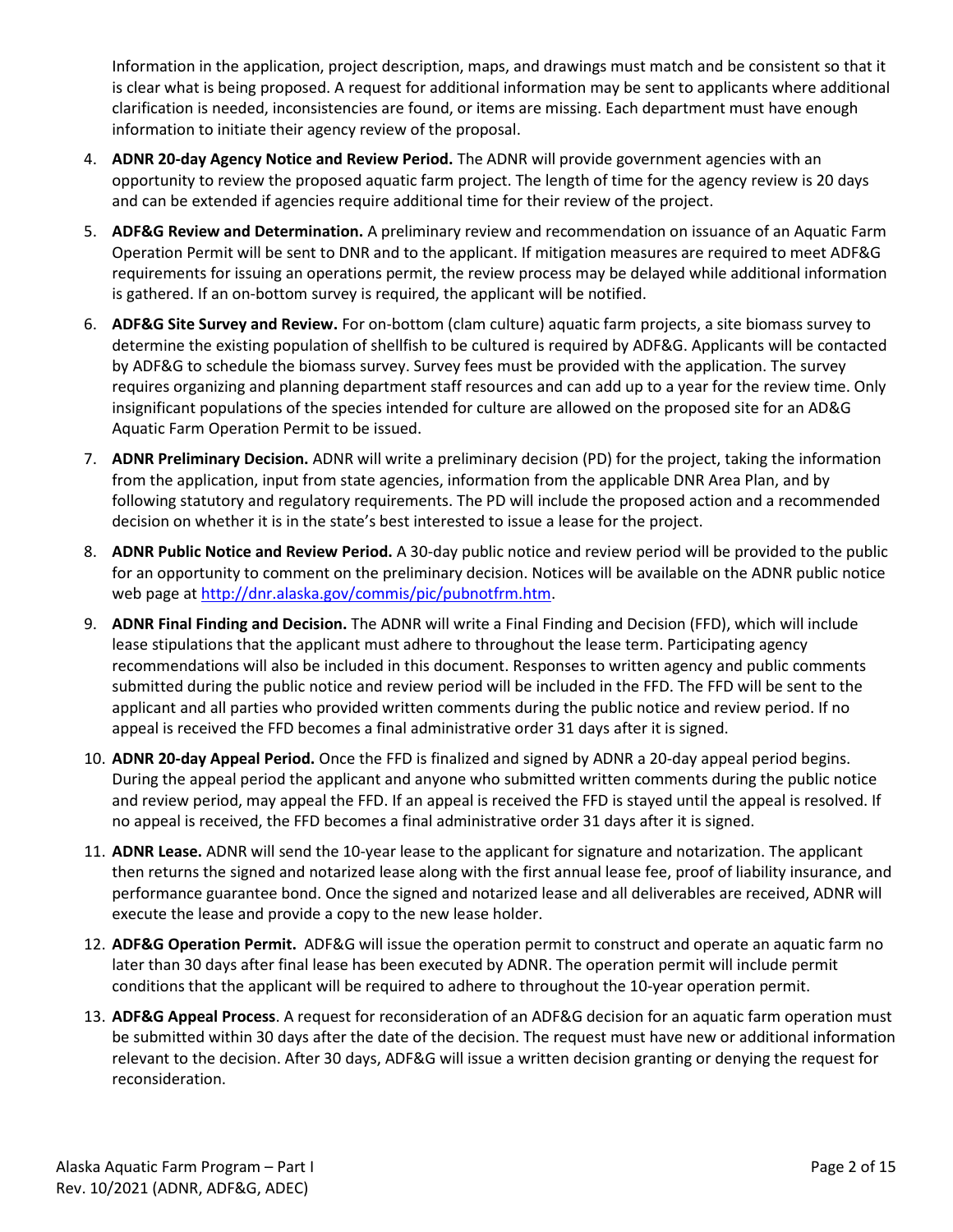- 14. **ADEC Pre-Harvest and Sale Requirements (for shellfish only).** An aquatic farming operator will need to obtain from ADEC a growing area classification which can take up to a year to complete depending on the results and operator cooperation. To harvest and ship, an operator must have an approved shellfish sampling plan, a harvest permit, and shellfish shipper permit. ADEC has fees for the initial water classification and permits for Shellfish Harvest, Shellfish Shipper, Shellfish Shucker Packer, and a Shellfish Repacker. An operator will be expected to collect water samples and pay for shipping to the ADEC laboratory in Anchorage.
- 15. **ADEC Sale Requirements (for aquatic plants harvest).** An aquatic farmer will need to obtain a food establishment permit from ADEC if the final aquatic farm product is processed beyond rinsing and trimming. This permit would be required for processes such as freezing, drying, and packaging the product.
- 16. **ADF&G Special Area Permit (Kachemak Bay).** For proposed farm projects in the Kachemak Bay Critical Habitat Area, ADF&G also requires an additional special area permit review and approval of the project proposal. The joint-agency application will be provided to the Division of Habitat for you. If approved, the Special Area Permit to proceed with the project will be issued and include permit conditions that the applicant will be required to adhere to throughout the 5-year permit. An aquatic farm operation permit must be approved prior to obtaining this special area permit.
- 17. **Federal Authorizations.** Other federal authorizations may also be required for aquatic farming operations. Applicants should confer with the following agencies to determine which federal authorizations are necessary. The list below is not all inclusive and there may be other federal agencies that require authorizations for your project.
	- United States Army Corps of Engineers (USACE) for uses within navigable waterways. USACE Permits are required for any structures to be used at the proposed farm site in navigable waters.
	- United States Forest Service (USFS) for associated upland use within national forests.
	- United States Fish and Wildlife Service (USFWS) for proposals within wildlife refuges.
	- National Marine Fisheries Service (NMFS)
- 18. **Local Authorizations.** Proposed farm projects that fall within the boundaries of a borough or municipality may require an authorization from that local authority. Applicants should contact any local government to determine if a local authorization is required.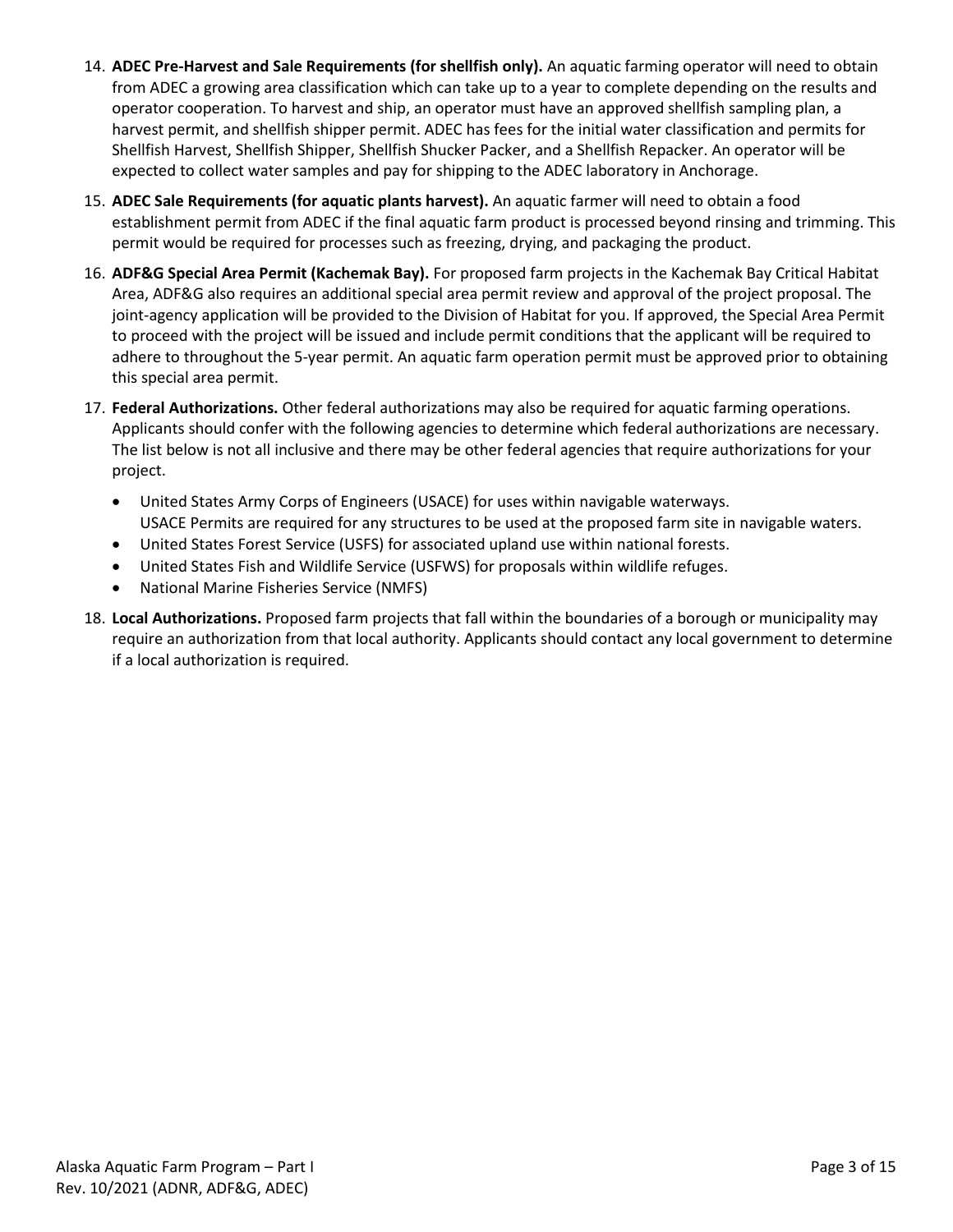| Year 1                                                                |                                                                 |                                                                 |                                                                 |                                                                 |                                                                 |                                                   |  |  |
|-----------------------------------------------------------------------|-----------------------------------------------------------------|-----------------------------------------------------------------|-----------------------------------------------------------------|-----------------------------------------------------------------|-----------------------------------------------------------------|---------------------------------------------------|--|--|
|                                                                       |                                                                 |                                                                 |                                                                 |                                                                 |                                                                 |                                                   |  |  |
| <b>Type of Fee</b>                                                    | <b>Suspended Shellfish</b>                                      |                                                                 | On Bottom,<br><b>Intertidal</b>                                 | On Bottom,<br><b>Subtidal</b>                                   | Suspended -<br><b>Aquatic Plant</b>                             | <b>When Fees Required to</b><br>be Paid to Agency |  |  |
|                                                                       | $(1)$ acre)<br><b>Example</b>                                   | $(50 \text{ acres})$<br><b>Example</b>                          | $(1 \text{ acre})$<br><b>Example</b>                            | (3 acres)<br><b>Example</b>                                     | $(10 \text{ acres})$<br><b>Example</b>                          |                                                   |  |  |
| <b>Application Fee<sup>2</sup></b>                                    | \$600                                                           | \$2,000                                                         | \$600                                                           | \$1,200                                                         | \$2,000                                                         | <b>Application submittal</b>                      |  |  |
| Annual Lease Fee <sup>3</sup>                                         | \$450                                                           | \$6,109                                                         | \$450                                                           | \$700                                                           | \$1,575                                                         | According to lease<br>agreement                   |  |  |
| Security Bond <sup>4</sup>                                            | \$2,500                                                         | \$2,500                                                         | \$2,500                                                         | \$2,500                                                         | \$2,500                                                         | With signed lease<br>submittal                    |  |  |
| <b>Annual Liability</b><br>Insurance with third<br>party <sup>5</sup> | <b>Based on quote</b><br>from insurance<br>company or<br>broker | <b>Based on quote</b><br>from insurance<br>company or<br>broker | <b>Based on quote</b><br>from insurance<br>company or<br>broker | <b>Based on quote</b><br>from insurance<br>company or<br>broker | <b>Based on quote</b><br>from insurance<br>company or<br>broker | According to insurance<br>agreement               |  |  |
| Wild Stock Survey<br>Fee <sup>6</sup>                                 | \$0                                                             | \$0                                                             | \$2,000                                                         | \$5,000                                                         | \$0                                                             | Application submitted                             |  |  |
| <b>Sanitary Survey Initial</b><br>Fee, Water<br>Classification $7$    | \$500 (minimum<br>\$300 per year<br>thereafter $)^8$            | \$500 (minimum<br>\$300 per year<br>thereafter) <sup>8</sup>    | \$500 (minimum<br>\$300 per year<br>thereafter $)^8$            | \$500 (minimum<br>\$300 per year<br>thereafter <sup>8</sup>     | Not required<br>for aquatic<br>plants                           | When water classification<br>requested            |  |  |
| <b>Initial Fees 1st Year</b><br>(Minimum)                             | \$4,050                                                         | \$11,109                                                        | \$6,050                                                         | \$9,900                                                         | \$6,075                                                         | As indicated above                                |  |  |
| <b>Years 2 - 10</b>                                                   |                                                                 |                                                                 |                                                                 |                                                                 |                                                                 |                                                   |  |  |
| <b>Fees</b><br>for Each Year from<br>Year 2 to year $10^9$            | \$750                                                           | \$6,409                                                         | \$750                                                           | \$1,000                                                         | \$1,575                                                         | As indicated above                                |  |  |
| All Years 1 - 10 Combined                                             |                                                                 |                                                                 |                                                                 |                                                                 |                                                                 |                                                   |  |  |
| <b>Total Fees for All 10</b><br>Years <sup>10</sup>                   | \$10,800                                                        | \$68,790                                                        | \$12,800                                                        | \$18,900                                                        | \$20,250                                                        | As indicated above                                |  |  |

**Table 1: State of Alaska Fees for Shellfish Aquatic Farm Authorization and Operations (Initial Year and Years 2-10)**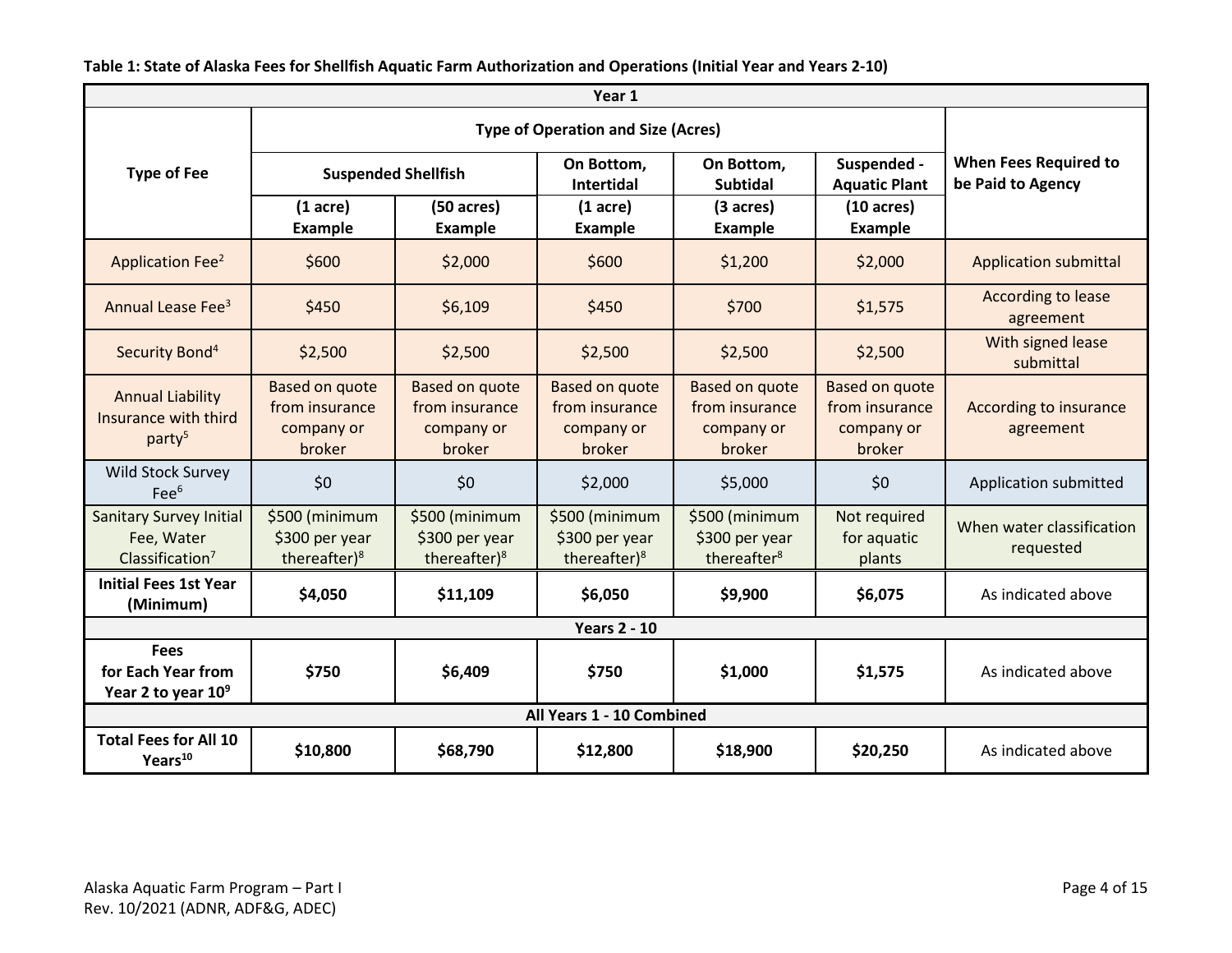|                | Note: ADNR - Alaska Department of Natural Resources; ADF&G - Alaska Department of Fish and Game; ADEC - Alaska Department of Environmental                                                                                                                              |
|----------------|-------------------------------------------------------------------------------------------------------------------------------------------------------------------------------------------------------------------------------------------------------------------------|
| Conservation.  |                                                                                                                                                                                                                                                                         |
| $\mathbf{1}$   | ADNR - Based on fee structures in Regulations: DNR AS 38.05.083, ADF&G 5 AAC 41.280, and DEC 18 AAC 34.900(a) Seafood Permit Fee<br>Schedule 2010 and 34.900(c)(1) and (2). If any discrepancies are found between this spreadsheet and the Alaska Administrative Code, |
|                | The Code should be considered the final authority, unless the discrepancy is a result of a manifest error in the Code.                                                                                                                                                  |
| $\overline{2}$ | ADNR - One-time application fee.                                                                                                                                                                                                                                        |
|                | ADNR - For an aquatic farm only (30 acres or less): \$450 for the first acre plus an additional \$125 per acre or portion thereof. Note: The                                                                                                                            |
| 3              | fee schedule is reviewed every two years. If applicant does not want to use the lease fee schedule, applicant can pay for an appraisal to<br>be done.                                                                                                                   |
|                | ADNR - The amount listed in the table is the minimum-security fee for a typical aquatic farm lease but is dependent on the calculation                                                                                                                                  |
|                | using a bonding matrix that considers structures used at the site and location of the site and possible cleanup costs. Reduced fees may                                                                                                                                 |
|                | be considered if lessee can find three or more lessees to bond together for an Association bond (11 AAC 63.080). The bond would be 50%                                                                                                                                  |
|                | of the amount individually calculated for each lease.                                                                                                                                                                                                                   |
|                | ADNR - For liability insurance: The lessee is required to obtain and maintain liability coverage and limits issued by an insurance broker                                                                                                                               |
| 5              | adequate to protect the insurer's commercial operations on or in conjunction with the insured's use of State Land. This liability insurance<br>protects the insurer and the State of Alaska from all liability exposures.                                               |
|                | ADF&G - Survey Fees: Survey fee is per day per site and dependent on size of the site. Reduced fees if applicant can work with ADF&G to                                                                                                                                 |
|                | reduce travel costs and when there is more than one farmer so costs of survey can be split.                                                                                                                                                                             |
|                | ADEC - The fee is for the cost associated with the time and resource taken to research, evaluate and compile a comprehensive sanitary                                                                                                                                   |
| $\overline{7}$ | report for the initial classification of the shellfish growing area. It includes laboratory time for water sample testing at \$17 a sample, and                                                                                                                         |
|                | the compilation and evaluation of the results. At a minimum, twelve months' worth of dry and wet samples are required. Permittee pays                                                                                                                                   |
|                | for the collection and shipping costs for samples sent to DEC Lab in Anchorage.                                                                                                                                                                                         |
|                | ADEC - All classified shellfish growing areas must be re-approved annually to maintain an active classification for each growing area. Note                                                                                                                             |
| 8              | that classifications are based on water quality data and may change from year to year. The fee for reclassification is \$300 - \$750 annually                                                                                                                           |
|                | for each classified area (\$150 per sampling activity) and is pro-rated among two or more farms within the same classification area.                                                                                                                                    |
|                | ADEC - All shellfish permits are issued annually and expires at the end of the calendar year. Permit fees must be renewed annually to                                                                                                                                   |
|                | maintain compliance. You can only be permitted as any one of the dealers listed. A shellfish harvester can only sell shellstock to a licensed                                                                                                                           |
|                | dealer.                                                                                                                                                                                                                                                                 |
| 10             | This table is an approximate guide only. All fees are minimums and approximate and may vary based on the type of authorizations                                                                                                                                         |
|                | required.                                                                                                                                                                                                                                                               |

Director Brent Goodrum, Department of Natural Resources, Division of Mining, Land and Water, issued a Director's Order regarding fees, dated June 8, 2018. Please see Director's Fee Order for current fees. All current fees are also listed in the table on the Aquatic Farming website: <https://dnr.alaska.gov/mlw/aquatic/>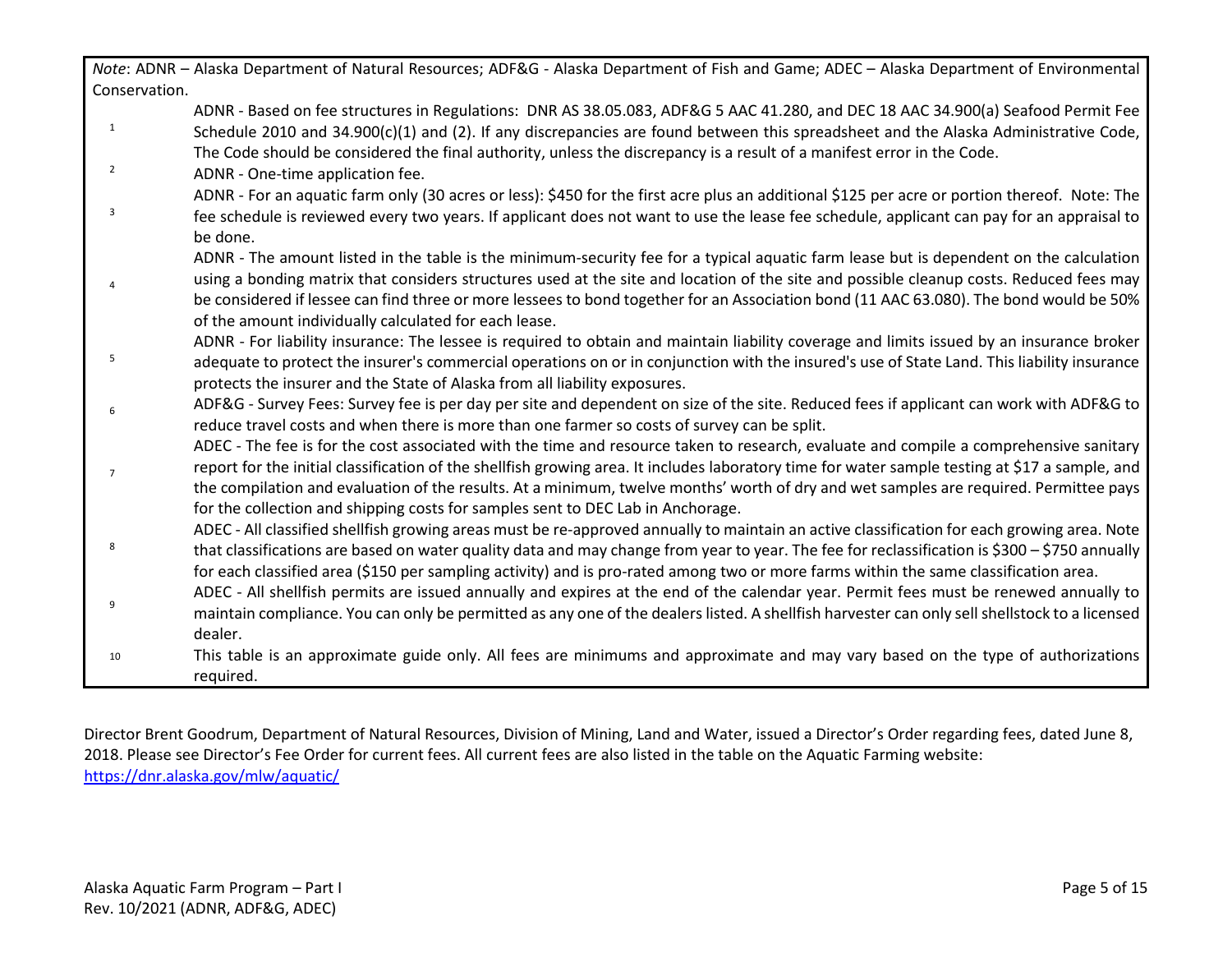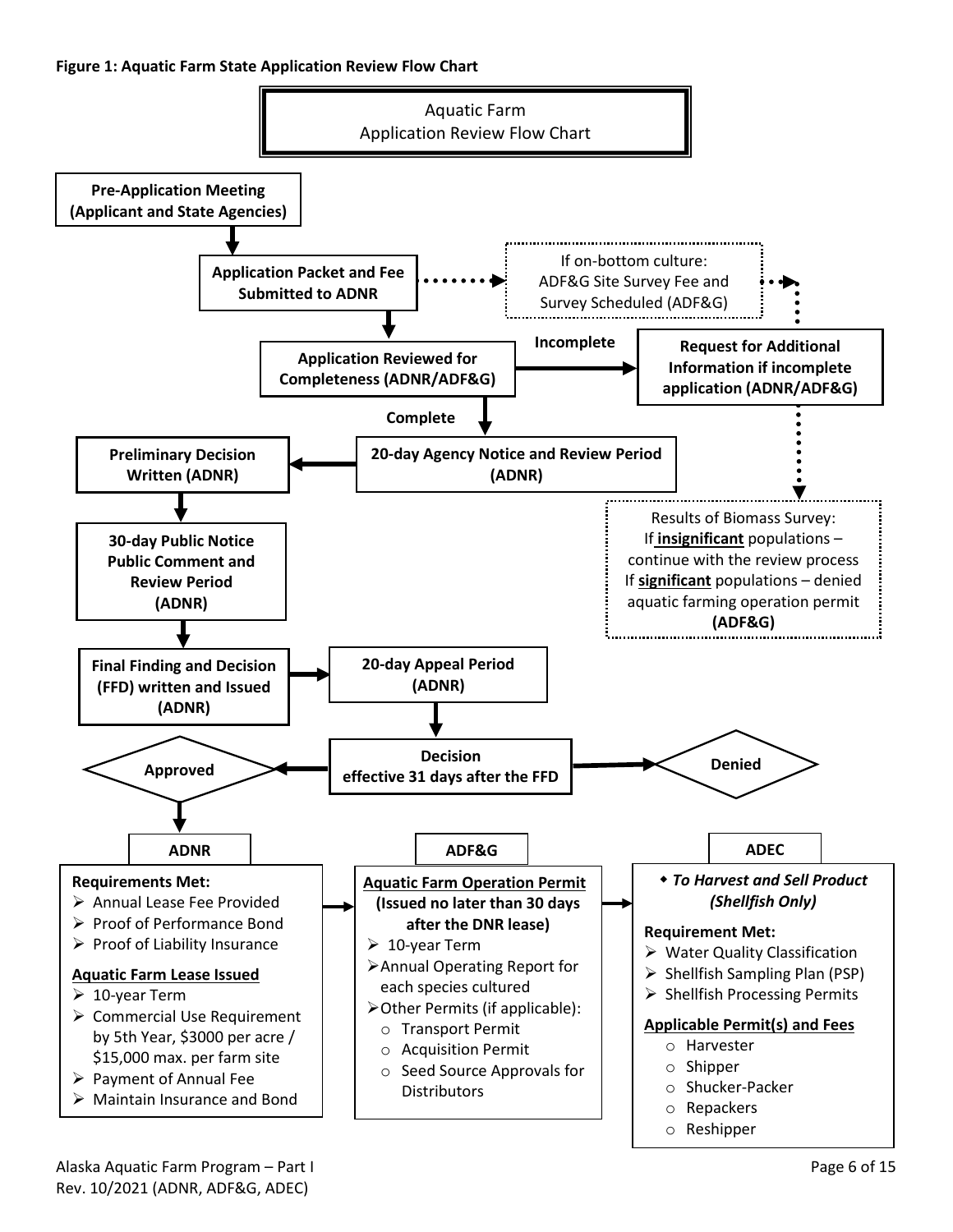## **B. SITING YOUR AQUATIC FARM**

Beyond the state authorizations there may be federal and local siting restrictions and regulations depending on the farmsite location. There is no substitute for visiting potential sites yourself. Many questions about suitability can be answered by visiting an area multiple times and talking to existing users about potential challenges and characteristics of an area. In general, a suitable site for your aquatic farming operation should have:

- Good oxygen exchange/flushing and water circulation
- Adequate salinity, temperature, and phytoplankton in the water
- Protection from severe storms or winter icing
- Acceptable water quality and no history of pollution sources
- Sufficient water depth at MLW (mean low water) to allow clearance under suspended gear at low tides
- Depths equal to or greater than 60 ft. are recommended to enable farmers to drop gear if water temperatures go higher than 60˚ F to help minimize *Vibrio sp*. bacterial growth
- Accessibility to site, year round
- No history of disease organisms (shellfish and aquatic plants) or harmful plankton blooms (shellfish)
- No nearby seal/sea lion haul outs or pupping areas, seabird colonies, eagle nests or anadromous fish streams
- Location that does not impede navigation
- Location is within larval drift zone (reference 5 AAC 41.295) for native shellfish species (except geoduck) and within recommended distance from broodstock collection site to farmsite for aquatic plants for species intending to be cultured

Site suitability fact sheets can be found on the Alaska Department of Fish and Game aquatic farming web page at [http://www.adfg.alaska.gov/index.cfm?adfg=fishingaquaticfarming.mariculturefaq.](http://www.adfg.alaska.gov/index.cfm?adfg=fishingaquaticfarming.mariculturefaq) The Alaska Sea Grant has additional useful information on their aquaculture web page at: [http://aquaculture.seagrant.uaf.edu/.](http://aquaculture.seagrant.uaf.edu/)

### Other Siting Tools

- [Alaska Ocean Observing System Mariculture Map](https://mariculture.portal.aoos.org/) this web-based mapping tool can be used to create the maps required by the state and federal applications (see section 4). Some layers also provide useful siting information and we have linked to them below under the relevant agency siting requirement or recommendation.
- [NOAA OceanReports](https://coast.noaa.gov/digitalcoast/tools/ort.html) this web-based, report-centric tool provides coastal and ocean planners with a highlevel analysis for their custom-drawn area of interest. It provides summary statistics and infographics for six main topics: general information, energy and minerals, natural resources and conservation, oceanographic and biophysical, transportation and infrastructure, and economics and commerce.
- [Alaska Mapper](http://dnr.alaska.gov/mapper/controller) Online mapping tool that can show the location of existing aquatic farms and other state authorizations. May be useful in determining areas where conflicts with other uses may exist.
- [DNR Area Plans](http://dnr.alaska.gov/mlw/planning/areaplans/) Planning documents used by DNR to determine the compatibility of a project within a certain area. Will help applicants determine if mariculture is an allowable use within a given area.
- [ADF&G Anadromous Waters Catalog](https://www.adfg.alaska.gov/sf/sarr/awc/) Catalog of waters important to the spawning, rearing or migration of anadromous fishes.

**Public outreach to neighbors, and nearby property owners to inform them of you proposed project is strongly recommended. Public outreach often increases public buy in and reduces opposition to a project. This information may be obtained through borough or city property records, state, or federal land records.**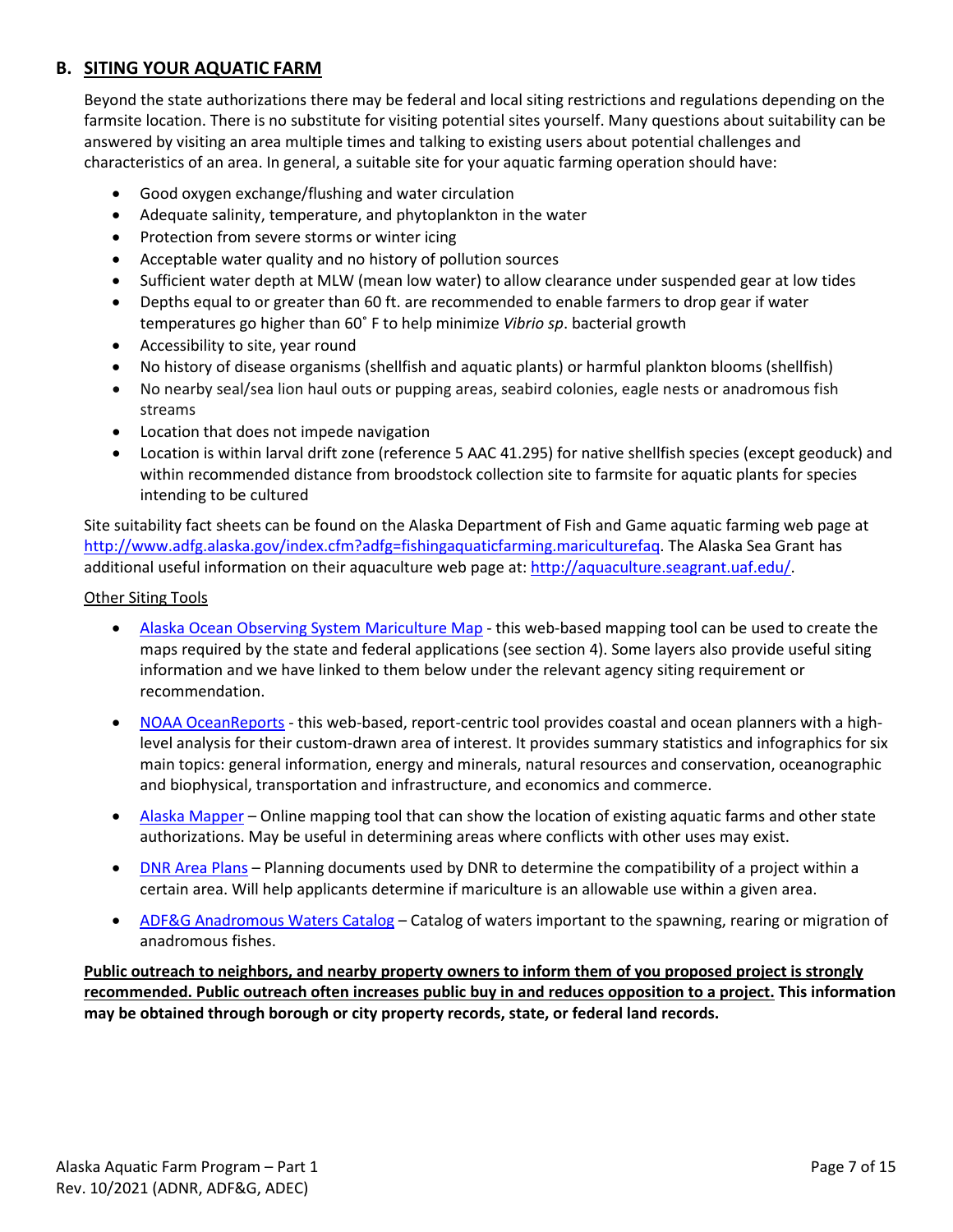## **C. SENSITIVE AREAS AS SET FORTH BY THE ADNR, ADF&G and ADEC**

The following areas are considered sensitive and should be taken into consideration when choosing an aquatic farm site. Applicants who apply in or near a sensitive area should contact the responsible state agency to determine how a farm site might be situated to avoid significant impacts.

- Herring Spawning Areas or Kelp and Eelgrass Beds (ADF&G)
- Shorebird, Waterfowl or Sea Otter Concentration Areas (ADF&G)
- Black and Brown Bear Concentration Areas and Travel Corridors (ADF&G)
- Shallow Areas Less than approx. 40 feet at MLW (mean low water) utilizing suspended culture certain shallow areas serve as nursery areas for fish, shellfish or aquatic plants (ADF&G)
- Commercial, Subsistence or Personal Use Harvest Areas (ADF&G)
- Poor Current Circulation Areas currents should be sufficient to disperse biological wastes (ADEC)
- Heavily Used Anchorages and traffic corridors (ADF&G, Division of Sport Fish; ADNR, Mining, Land and Water Division - management plans, and/or the applicable U.S. Coast Pilot)
- Floatplane Access Areas (ADEC; ADNR)
- Hatchery Harvest Areas: Aquatic farms or facilities sited within Special Harvest Areas (SHA) or Terminal Harvest Areas (THA) must have the approval of the hatchery operator/manager. (ADF&G)
- Oiled areas from the 1989 Exxon Valdez oil spill. For questions regarding specific areas contact the Pipeline Corridor Regional Office at (907) 271-4336. (ADEC)

There are some areas in the state that have been legislatively designated for purposes other than aquatic shellfish farms. The following areas may not be compatible with aquatic farm development projects:

- State Game Refuges and Sanctuaries, State Parks and Marine Parks, State Critical Habitat areas and established commercial fishery harvest areas.
- The Fox River Flats and Kachemak Bay Critical Habitat Areas allow aquatic farms, but farms are limited to suspended culture only.

## **D. GROWING AREA CLASSIFICATION CRITERIA (ADEC)**

Prior to developing an aquatic farm site, the water surrounding a proposed growing area must be safe for the harvest and sale of shellfish. The Alaska Department of Environmental Conservation (ADEC) is charged with seafood safety and has a program for classifying waters for aquatic farms. Farmers should consider the following items when searching for a suitable aquatic farm site:

- Areas used by boats for recreation, moorage and anchorage, or in close proximity to a proposed growing area may cause conditions that may adversely affect the classification of the growing area.
- Farms should be sited in areas free of waste discharge. Caretaker housing facilities are allowed but must be a minimum of 300 feet from the boundary of a growing area if sewage is discharged. ADEC can approve a sewage disposal system adequate to protect shellfish from contamination for any caretaker facilities associated with an aquatic farm operation.
- Areas used by commercial fishing or personal use fishing/hunting within the immediate area or near the growing area could cause conditions that may adversely affect the classification of the growing area.
- Large wildlife populations in the area and/or the presence of anadromous streams may cause conditions that will affect water quality and thus food safety. This may be resolved in a classified area by limiting harvest times with a conditional management plan.
- An upland area where cabins and homes exist may cause conditions that could cause food safety issues and may adversely affect the classification of the growing area.
- Previously existing facilities may have septic tanks that have been permitted by ADEC with in-water discharge of sewage which may adversely affect the classification of the growing area.

Always contact ADEC-Environmental Health for consultation prior to completing your application. For additional information and assistance regarding these health classification guidelines, please contact the ADEC Shellfish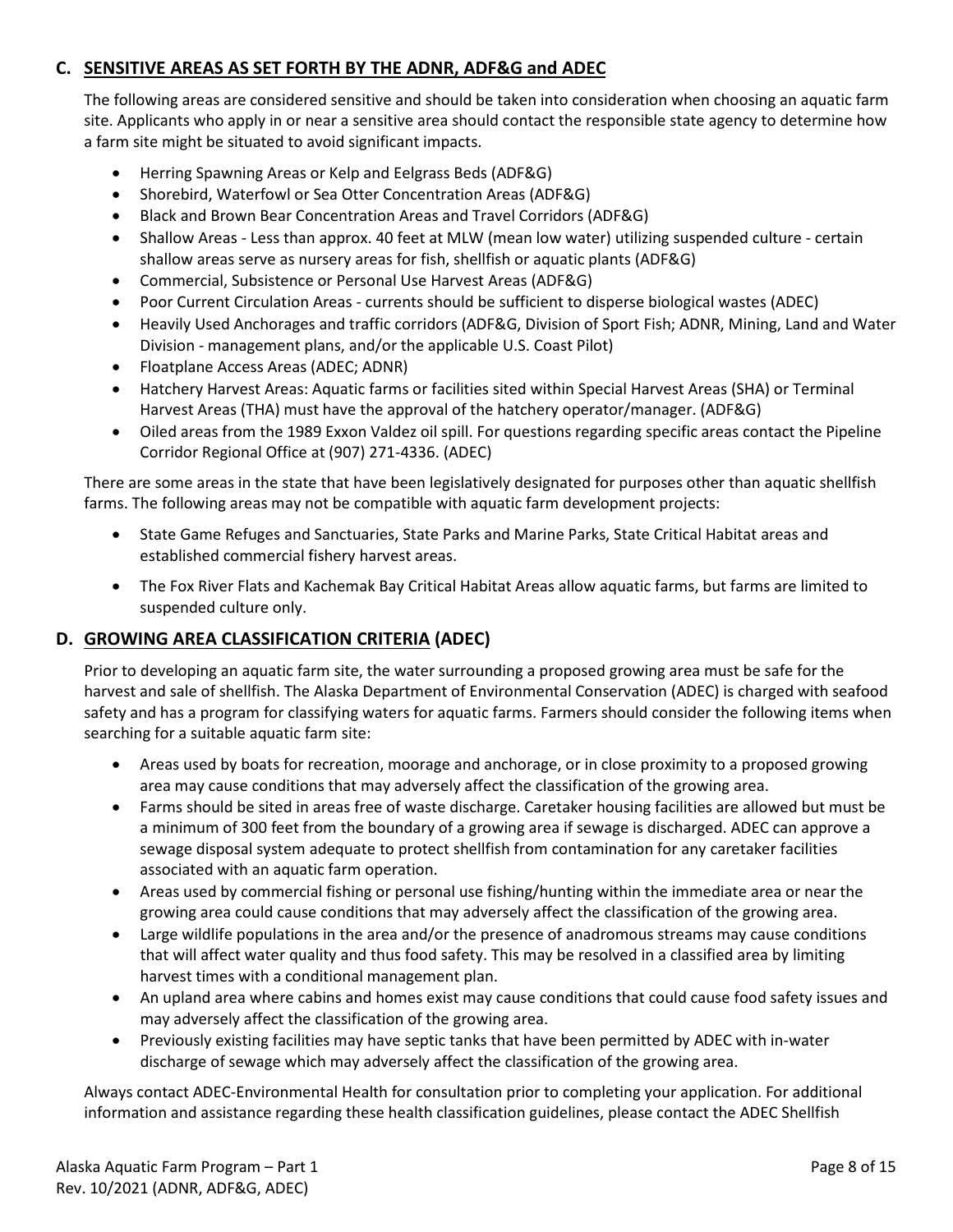Program Coordinator, Division of Environmental Health, at (907) 269-7636 or by email at [dec.shellfish.processing@alaska.gov.](mailto:dec.shellfish.processing@alaska.gov)

## **E. AUTHORIZATIONS AND CONTACTS**

Multiple agency authorizations are required to site, construct and operate an aquatic farmsite in the state of Alaska. ADNR Division of Mining, Land, and Water (DMLW) will review the proposed site to determine if it is in the best interest of the state to grant a ten-year aquatic farm site lease. Once an aquatic farm site lease agreement is granted, Alaska Department of Fish & Game (ADF&G) will review the application, and other site-specific information, before issuing an Aquatic Farm Operation Permit and, if needed, a Special Area Permit to locate a farm in a critical habitat area. ADEC issues the necessary classifications to growing area waters where aquatic farm sites that grow and harvest shellfish are located, and issues the required permits for operators as shellfish harvesters or shellfish dealers depending on the activities the operation wants to engage in. Once an applicant has applied for all required state authorizations, they can make a request to the U.S. Army Corps of Engineers (USACE) for Aquatic Farm Structures within the State of Alaska.

The following sections provide a summary of the authorizations routinely required by the State of Alaska Departments of Natural Resources (ADNR), Fish and Game (ADF&G), and Environmental Conservation (ADEC), and US Army Corps of Engineers (USACE) to site and operate an aquatic farm in the state of Alaska. Table 3 and 4 provide a list of the state and federal contacts, respectively.

## **ALASKA DEPARTMENT OF NATURAL RESOURCES, DIVISION OF MINING, LAND AND WATER**

## **Ten-Year Aquatic Farmsite Lease Requirements**

**Activities Covered:** Leasing of the state's tide and submerged land in marine waters. **Purpose:** To provide for development of the state's lands into commercial shellfish and aquatic plant farms. **Process:** Joint-agency aquatic farm site application packet and agency review for a ten-year lease of state lands, annual reporting, and site inspections. **Fees:** See Tables 1 and 2 on previous pages

\_\_\_\_\_\_\_\_\_\_\_\_\_\_\_\_\_\_\_\_\_\_\_\_\_\_\_\_\_\_\_\_\_\_\_\_\_\_\_\_\_\_\_\_\_\_\_\_\_\_\_\_\_\_\_\_\_\_\_\_\_\_\_\_\_\_\_\_\_\_\_\_\_\_\_\_\_\_\_\_\_\_\_\_\_\_\_\_\_\_\_\_\_\_\_\_\_\_

**More Information:** <http://dnr.alaska.gov/mlw/aquatic/>

Shortly after approval of an application in a final best interest finding, if no appeal is received or any appeal has been resolved in favor of issuance, ADNR grants a ten-year lease to operate an aquatic farm. Before the lease is issued, deliverables are required including the first year's annual lease fee, bonding, and insurance. Fees are based on fair market value appraisal or the divisions current fee schedule. Additional fees are required for any associated caretaker facilities, floating or upland, as set out in regulations or fee schedules. As with any lease, an applicant is not required to use the fee schedule and may choose to obtain an independent appraisal. The appraisal must be done in accordance with appraisal instructions issued by ADNR.

Because aquatic farm leases are issued for a term of ten years, a survey is not required. However, the department reserves the right to require one should boundary conflicts or disputes over acreage arise or if an appraisal is required.

A performance guaranty bond is required before issuance of the lease and is determined by such factors as projected site cleanup and restoration should the lessee fail to do so at lease expiration, termination, or abandonment. The bond amount is variable. Bonds are subject to periodic review and adjustment, if necessary.

The definition of aquatic farm in the enabling legislation states that aquatic farms must produce a product that is "sold or offered for sale". ADNR regulations require that the aquatic farms meet commercial use of the site beginning no later than the fifth year of the lease. This requirement must be reflected in the required development plan, which is incorporated as a provision of the lease. If the commercial use requirement is not met by year five of the lease and continued each year for the remaining term, the lease may be terminated. The ADNR currently defines commercial use as: **the minimum annual sales of aquatic farm product (total of all species combined) of at least \$3,000 per acre or fraction of an acre, or \$15,000 per farm, whichever is less. (11 AAC 63.030(b))**

Personnel housing associated with aquatic farm operations may be approved only if: (1) the level of site development will require personnel be present on a daily basis, 2) personnel cannot reasonably commute to the site by road, boat or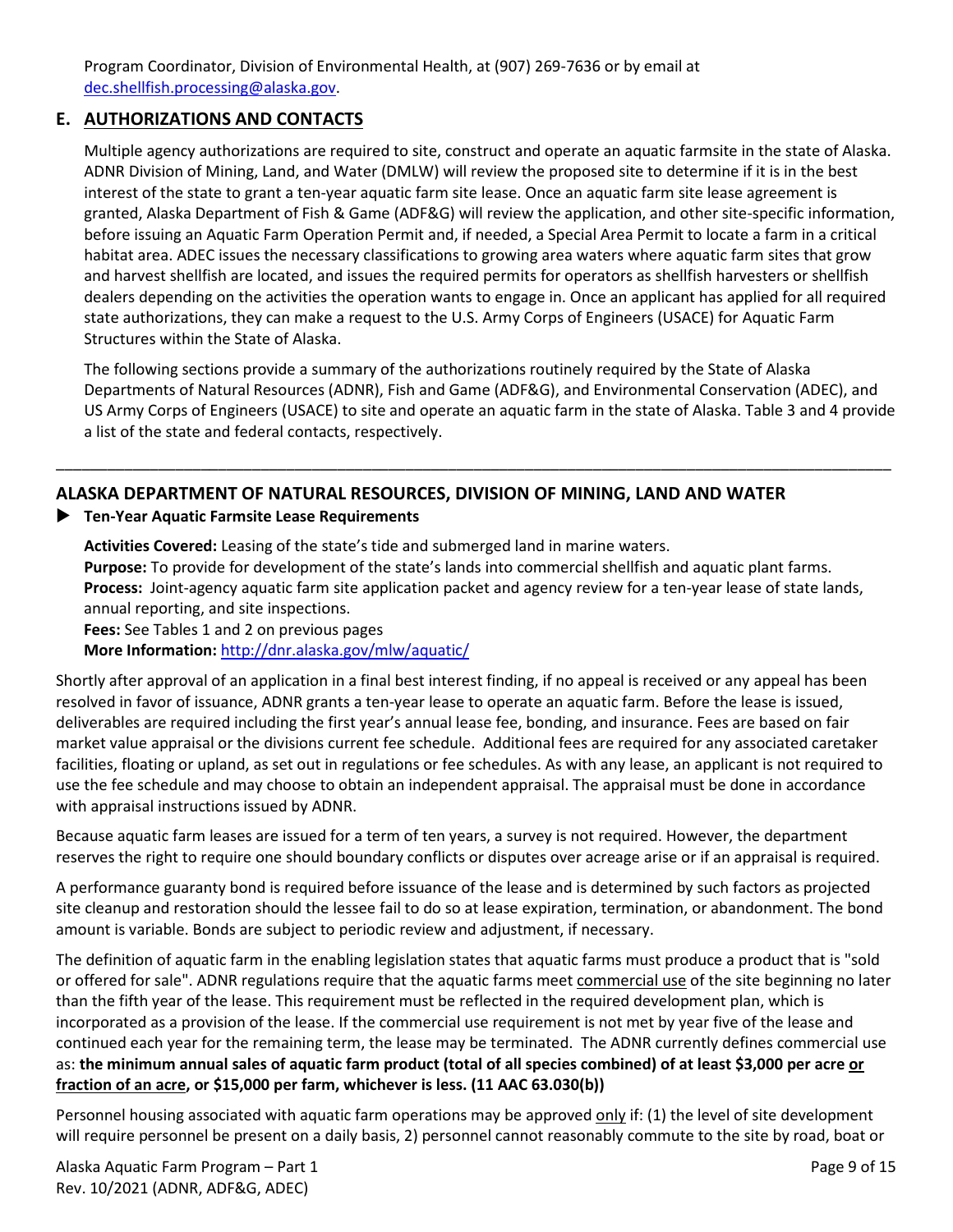aircraft, on a daily basis, and 3) nearby land suitable for housing is not available for sale or lease. This applies to upland facilities as well as floating facilities. **Any housing facility may not be used as a permanent place of abode, must be temporary in nature, and must be designed and constructed so it can be removed, and the site completely restored within 30 days if the lease terminates or housing ceases to be necessary. The housing facility may not be placed on a permanent foundation. (Refer to 11 AAC 63.040(b))**

**Please note: The lessee is still responsible for payment of the ADNR's lease fees** even though they may not be able to begin operations due to other agencies' authorization requirements.

A lease that is in good standing may be assigned. "Good standing" as described in 11 AAC 63.900(a)(8) means being in compliance with all provisions of all required authorizations.

Inspections are conducted by ADNR to the extent possible to monitor compliance with authorized aquatic farm activities.

If a potable water source is to be used near an aquatic farm, a Water Right must be obtained. More information regarding water rights can be found at the DNR, DMLW, Water Resources Section website at <http://dnr.alaska.gov/mlw/water/>

An Alaska Business License is required for any business that operates in Alaska and must be submitted as part of the application. An Online Alaska Business License Application can be found on the Alaska Dept. of Commerce, Community and Economic Development, Division of Occupational Licensing web site at [https://www.commerce.alaska.gov/web/DoingBusinessinAlaska.aspx.](https://www.commerce.alaska.gov/web/DoingBusinessinAlaska.aspx)

\_\_\_\_\_\_\_\_\_\_\_\_\_\_\_\_\_\_\_\_\_\_\_\_\_\_\_\_\_\_\_\_\_\_\_\_\_\_\_\_\_\_\_\_\_\_\_\_\_\_\_\_\_\_\_\_\_\_\_\_\_\_\_\_\_\_\_\_\_\_\_\_\_\_\_\_\_\_\_\_\_\_\_\_\_\_\_\_\_\_\_\_\_\_\_\_\_\_

## **ALASKA DEPARTMENT OF FISH AND GAME, DIVISION OF COMMERCIAL FISHERIES**

### **Aquatic Farm Operation Ten-Year Permit and Transport/Acquisition Permit Requirements**

**Activities Covered:** Aquatic farm and aquatic farm hatchery operations.

**ADF&G Mission Statement:** To protect, maintain, and improve the fish, game, and aquatic plant resources of the state, and manage their use and development in the best interest of the economy and well-being of the people of the state, consistent with the sustained yield principle.

**Process:** Joint-agency aquatic farm site application packet and agency review for a ten-year aquatic farm operation permit, annual transport permits, annual stock acquisition permits, annual reporting, and site inspections. **Fees:**

- Survey fee for all on-bottom applications: \$5000 for a proposed sub-tidal farm, \$2000 for a proposed intertidal farm
- Operation Permit renewal: \$100.00
- Operation Permit transfer: \$100.00

**More Information:** <http://www.adfg.alaska.gov/index.cfm?adfg=aquaticfarming.main>

The ADF&G Aquatic Farm Operation Permit is issued after the ADNR lease is granted and all signatures and fees are received by ADNR. The operation permit allows an applicant to construct and operate an aquatic farm or a hatchery that supplies aquatic plants or shellfish to an aquatic farm. ADF&G reviews plans to determine the technical and operational feasibility of the venture, including harvest rotation, physical and biological suitability of an area, if the proposed area can support the operation without making significant alterations in traditional fisheries or other existing uses of fish and wildlife resources or the habitats that support those resources, and that the proposed site contains insignificant wild stock. (AS 16.40.100-105)

Once you obtain an Aquatic Farm Operation Permit for your farm, statute requires the issuance of a Stock Transport Permit and/or Aquatic Stock Acquisition Permit before transferring aquatic plants and shellfish or acquiring wild stock. Applications for transport and/or acquisition permits must be submitted to ADF&G for approval approximately 30 days before your proposed seed transport and/or acquisition. Copies of the permits must accompany the seed or wild stock during transport. Please contact the Permit Coordinator in Juneau at (907) 465-4724 for more information. A transport and/or acquisition permit application should NOT be submitted with the aquatic farm application in Part II of this packet.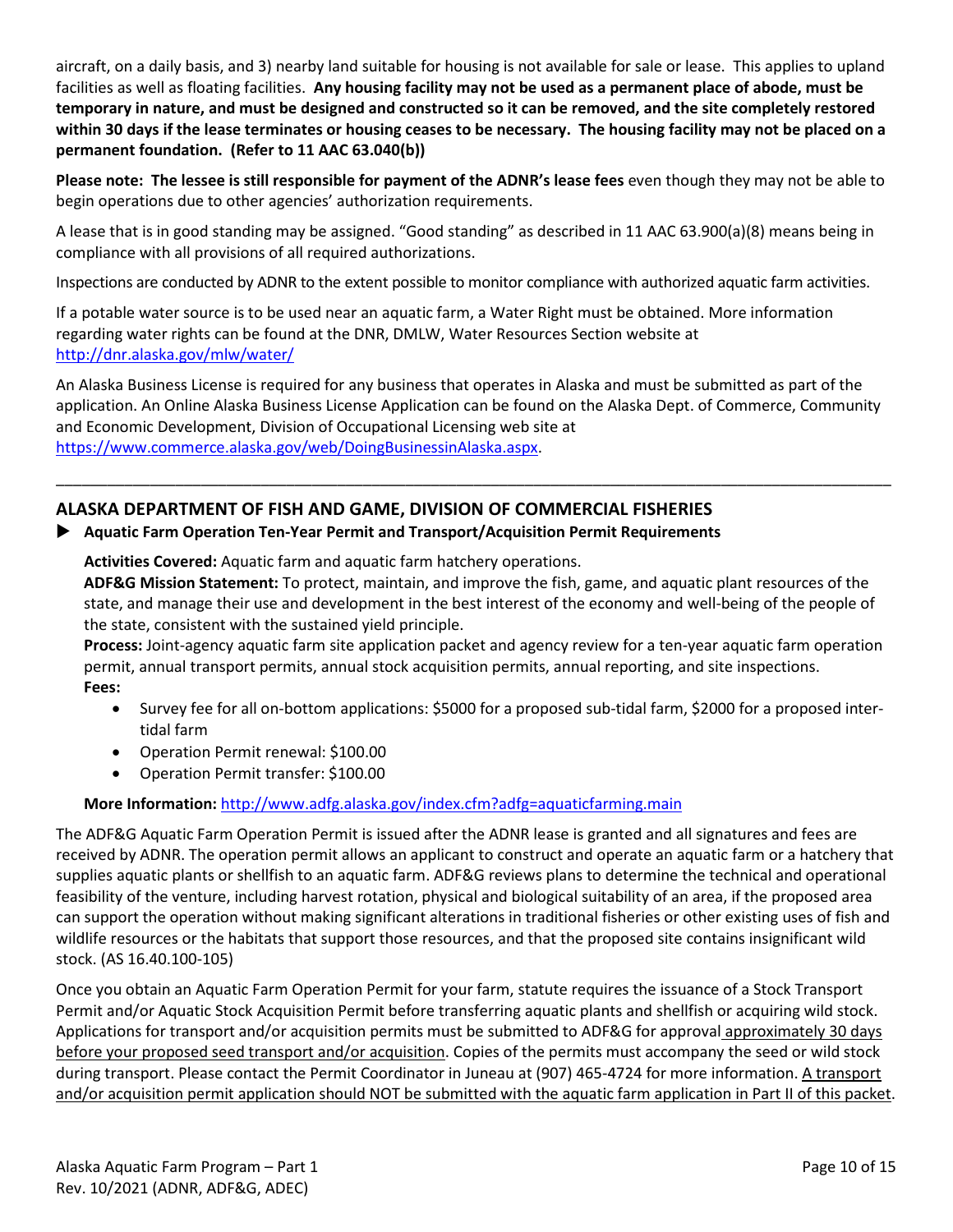Please note that currently, ADF&G only allows for the importation of certified oyster seed. A list of certified seed sources is available on the ADF&G website. It is the applicant's responsibility to research the intended species for culture to determine availability and/or requirements for obtaining seed stock.

The ADF&G regulation 5 AAC 41.240(a) prohibits the permitting of farm sites where significant wild stock populations of the species intended for culture occur. On-bottom aquatic farm proposals for commercial fishery species should be sited where there are minimal numbers of the species intended for culture, which demonstrates the potential of the habitat to support that species while at the same time, would not support and attract a common property fishery. ADF&G has determined that an insignificant population of geoducks is no more than 12,000 pounds of geoducks on a six-acre farm site or an average of no more than 2,000 pounds per acre of an aquatic farm site. Insignificant populations of other shellfish will be determined by ADF&G on a case-by-case basis.

For aquatic farm projects proposing to use on-bottom culture, ADF&G requires that a user fee for a survey of the initial abundance of the species intended for culture be submitted with the aquatic farm application. The user fee for a subtidal on-bottom culture aquatic farm site survey is \$5,000 per day per site and for an intertidal on-bottom culture aquatic farm site survey is \$2,000 per day per site. The department will work with the applicant to reduce the cost of the user fee for the survey where possible.

\_\_\_\_\_\_\_\_\_\_\_\_\_\_\_\_\_\_\_\_\_\_\_\_\_\_\_\_\_\_\_\_\_\_\_\_\_\_\_\_\_\_\_\_\_\_\_\_\_\_\_\_\_\_\_\_\_\_\_\_\_\_\_\_\_\_\_\_\_\_\_\_\_\_\_\_\_\_\_\_\_\_\_\_\_\_\_\_\_\_\_\_\_\_\_\_\_\_

## **ALASKA DEPARTMENT OF FISH AND GAME, DIVISION OF HABITAT, CRITICAL HABITAT**

**Special Area Permit Requirements**

**Activities Covered:** Approval of a project or activity within a State game refuge, game sanctuary, or critical habitat area.

**Purpose:** Regulate water use activities in classified areas, to protect the essential fish and wildlife habitat. **Process:** Joint-agency application, agency review, special area permit issued for 5 yrs and site inspections. **Fees:** None

**More Information:** <http://www.adfg.alaska.gov/index.cfm?adfg=uselicense.areas>

**Application:** An ADF&G - Special Area Permit Application for Kachemak Bay & Fox River Flats Critical Habitat Management Areas can be found on ADF&G's web site at

<http://www.adfg.alaska.gov/index.cfm?adfg=kachemakbay.permits>

An ADF&G Special Area Permit (5 AAC 95.300 – 990) is required to establish and operate an aquatic farm within a special area. A "special area" is defined as a state game refuge, a state game sanctuary, or a state fish and game critical habitat area, established under AS 16.20. Currently, the only aquatic farming activities allowed within the Kachemak Bay and Fox River Flats Critical Habitat Areas are for suspended culture. Applications will be reviewed for consistency with the goals and policies of the Kachemak Bay and Fox River Flats Critical Habitat Areas Management Plan.

# **ALASKA DEPARTMENT OF ENVIRONMENTAL CONSERVATION, DIVISION OF ENVIRONMENTAL HEALTH**

\_\_\_\_\_\_\_\_\_\_\_\_\_\_\_\_\_\_\_\_\_\_\_\_\_\_\_\_\_\_\_\_\_\_\_\_\_\_\_\_\_\_\_\_\_\_\_\_\_\_\_\_\_\_\_\_\_\_\_\_\_\_\_\_\_\_\_\_\_\_\_\_\_\_\_\_\_\_\_\_\_\_\_\_\_\_\_\_\_\_\_\_\_\_\_\_\_\_

**Growing Area Classification, Shellstock Shippers and Shellfish Harvesters Permit Requirements**

**Activities Covered:** Water quality classification; shellfish harvester permit, processing, and shipper permits; paralytic shellfish poisoning (PSP) testing; export certifications, and authorizations for dive boats to be used for shellfish harvesting.

**Purpose:** Sanitary control of regulated food, seafood, and public facilities to protect public health. Regulation is in accordance with the National Shellfish Sanitation Program requirements.

**Process:** Various applications and forms, monitoring programs, testing, and inspections.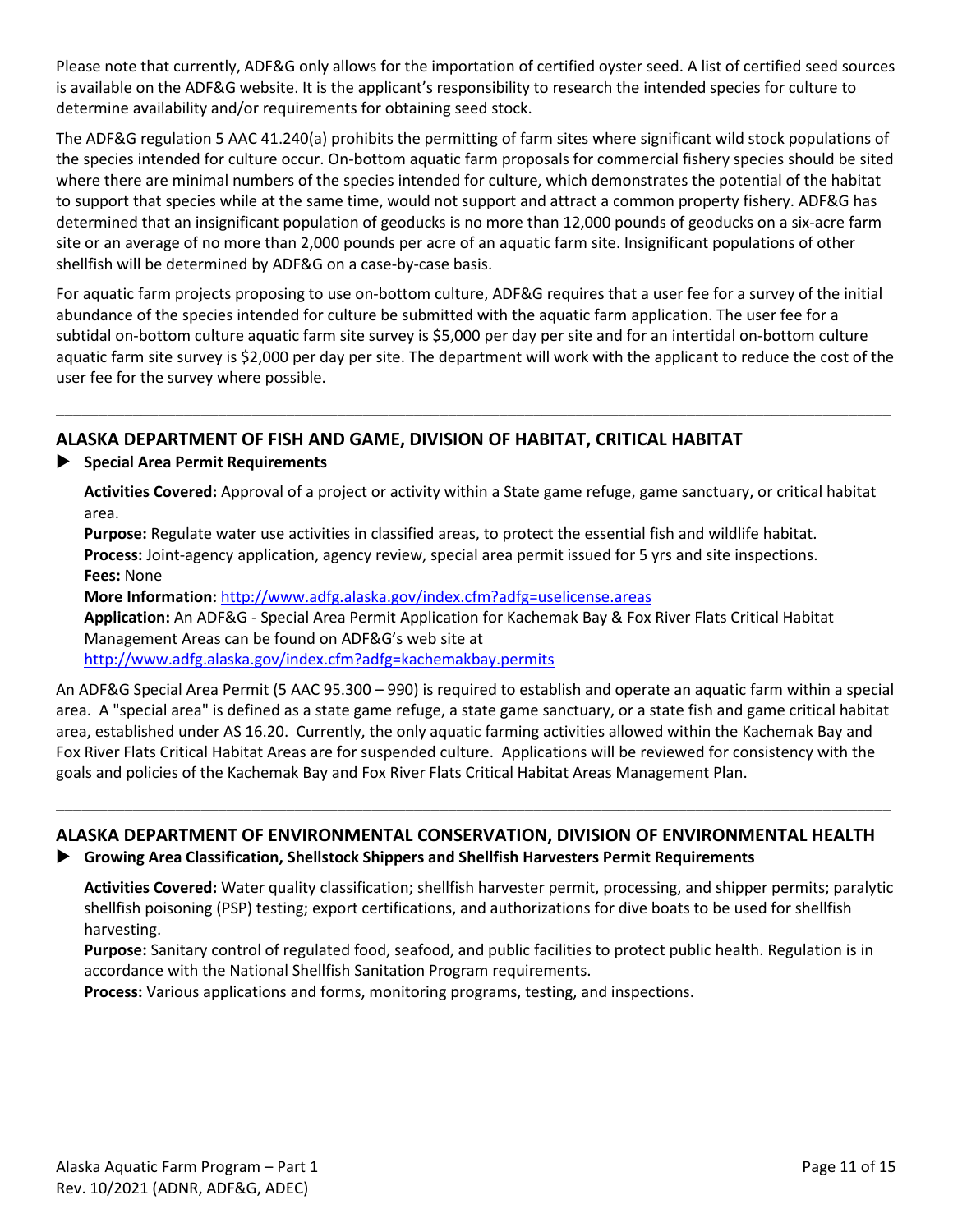#### **Fees:**

- Water quality classification: Variable, to cover costs of sanitation survey, water sampling, testing, etc.
- Shellfish harvester permit: \$162.00
- Shellfish dealer permit: \$162.00-\$649.00
- Paralytic shellfish poisoning (PSP) testing: Variable, to cover shipment and testing
- Export certifications: \$25.00 for each certificate issued
- Authorizations for dive boats to be used for shellfish harvesting: \$162.00

**More Information:** <https://dec.alaska.gov/eh/fss/shellfish/>

Each of the ADEC authorizations listed above must be obtained **PRIOR** to placing your product into commerce.

A *Growing Area Classification* determines that your growing or harvesting water meets the water quality standards set out in the National Shellfish Sanitation Program.

A *Shellfish Dealer Permit* authorizes individuals/businesses to grow, harvest, buy, or repack and sell shellstock. There are different types of shellfish dealer permits that allow for different types of activities that an operation wants to engage in, including a Shellstock Shipper (SS), Shellstock Reshipper (RS), Shucker-Packer (SP), and Repacker (RP).

A *Shellfish Harvester's Permit* allows a person to take shellstock from a growing area that has been classified by the ADEC. Please be aware that persons holding a Shellfish Harvester's Permit may only sell product to a shellfish dealer permitted by ADEC.

Water quality in the growing area must meet the standards of the National Shellfish Sanitation Program (NSSP), incorporated by reference in 18 AAC 34.200. The full text of the NSSP is available on the internet at www.issc.org (select "NSSP" from the left-hand column). ADEC issues a Growing Area Classification based on the water quality data from the collected and analyzed samples from a growing area. The Growing Area Classification ensures that the growing or harvesting area(s) is within the acceptable limits for fecal coliform. A shellfish growing area is closed to shellfish harvesting for commercial sales unless the area is actively classified by the ADEC. Therefore, aquatic farm product may only be sold from sites that have an ADEC water quality classification that allows for direct harvest. In general, the growing area must be free of sewage discharges. Please refer to the joint-agency application in Part II, under the ADEC, Environmental Health Classification Guidelines, for a listing of items that should be considered when selecting a site for aquatic farming operations.

The ADEC charges \$500 for the initial classification of a proposed shellfish growing area and this fee may be pro-rated among two or more farms within the same proposed classified area. Through a Memorandum of Understanding (MOU) between the individual and the ADEC, most of the water quality sampling can be done by the individual under the procedures described in the MOU. Depending on the location of your farm, 15 or 30 water samples will be required from each selected sampling sites to initially classify the area. Samples must be collected in both wet and dry weather, during low and high tides, and during the period you intend to harvest.

Growing areas must be reclassified annually. Depending on the classification and status of a growing area, between two to five samples must be collected and analyzed annually for reclassification purposes to ensure that the correct classification is being applied to the area. Please note that the classification and status of classified area may change based on water quality data from year to year. The fee for reclassification is \$300 – \$750 annually for each classified area (\$150 per sampling activity) and is pro-rated among two or more farms within the same classification area.

Presently, only the ADEC Environmental Health Lab (EHL) located at 5251 Dr. Martin Luther King Jr. Avenue, Anchorage, Alaska is authorized to analyze the water samples for shellfish growing area classification purposes. Water samples must arrive in Anchorage within 30 hours of being collected, therefore Gold Streak or some other air package service will be required to get the samples to the lab on time. The individual(s) submitting the samples for analyses bears the cost of shipping water samples to the lab in Anchorage. Water samples that arrive more than 30 hours after being collected cannot be tested and more samples must be submitted. This is another important aspect to consider when selecting an aquatic farm site. It is recommended that applicants determine a transportation mode that can meet the time and temperature requirements for water sample delivery before the lease and operation permit is issued. There is no guarantee how long it will take for an area to become ADEC certified.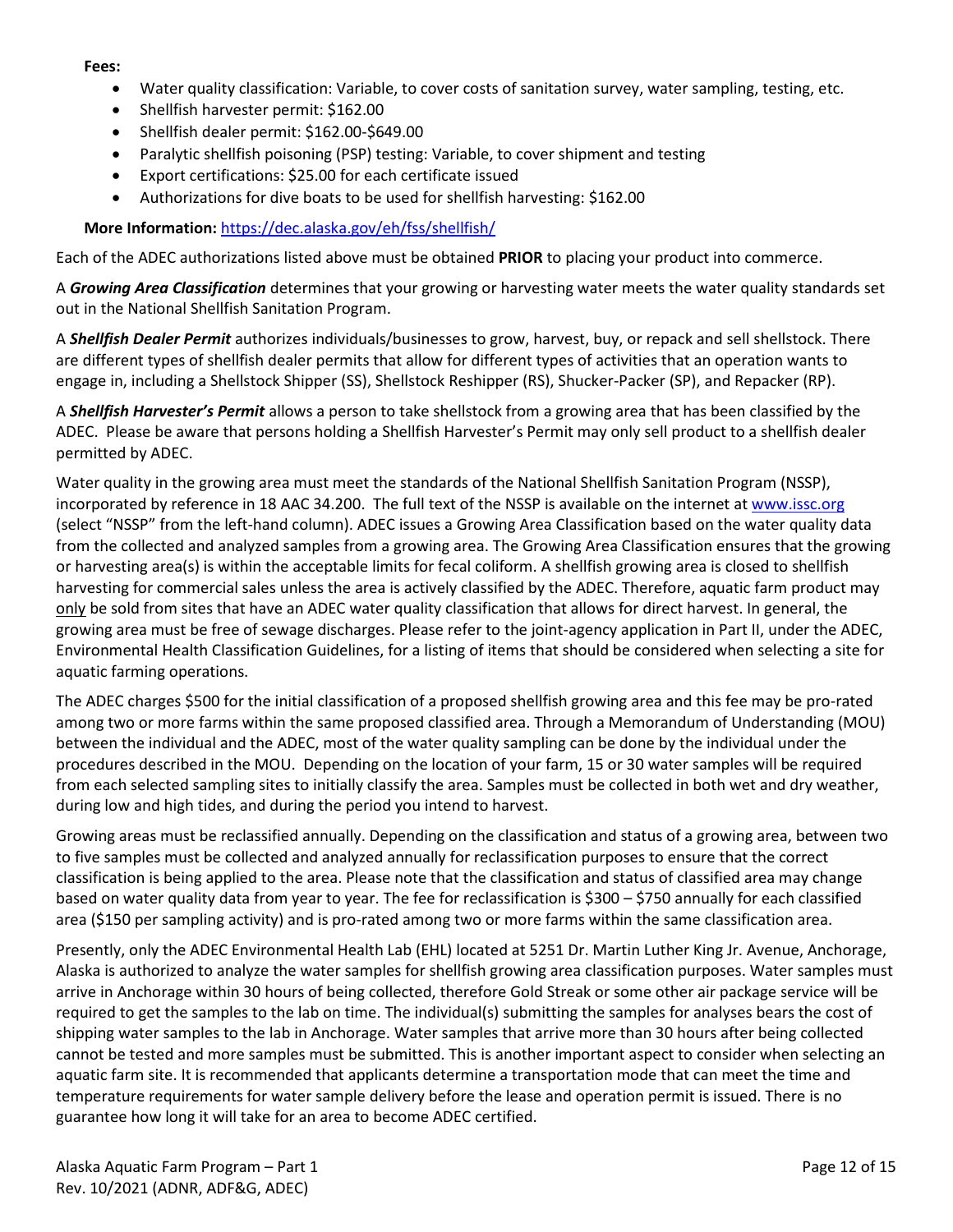In addition to water quality classification, testing for Paralytic Shellfish Poison (PSP) is required before any commercial sales are authorized. Currently, the only laboratory approved in the state for regulatory PSP testing is the ADEC EHL in Anchorage. To harvest commercial shellfish, PSP toxin levels must be below the NSSP standard of 80 ug/100 g of tissue.

Eventually you will be placing the shellfish into commerce as required by the ADNR lease. Therefore, you are also required to have a Hazard Analysis Critical Control Point (HACCP) plan. A HACCP plan describes the types of hazards that are reasonably likely to occur that could affect the safety of your product and the strategies for controlling those hazards. You must monitor those control strategies and keep written records. The University of Alaska, Marine Advisory Program, periodically offers HACCP training and can be contacted at (907) 617-8990. Additional HACCP training courses are available on the internet at: [https://alaskaseagrant.org/our-work/seafood-processing/.](https://alaskaseagrant.org/our-work/seafood-processing/) More information about HACCP plans is available either from the Marine Advisory Program or by contacting ADEC in Anchorage at (907) 269- 7636.

If you plan to sell your product out of state, you will also need to be placed on the Interstate Certified Shellfish Shippers List (ICSSL). The ADEC must perform an inspection of your facility within the 30 days proceeding the date you are listed. Therefore, if you plan to ship out of state, you will need to contact the department in a timely manner to make those arrangements.

Depending on your aquatic farm operation, there may be other authorizations necessary from the ADEC, Division of Environmental Health. The following is a list of possible authorizations that may be required:

- Shellfish Shucker Packer (allows a person to shuck and pack shellfish or may act as a Shellstock Shipper or a reshipper or may repack shellfish originating from other certified dealers).
- Export Certification (provided as a service by the ADEC, Division of Environmental Health, to assist shellfish shippers). The issuance of export certifications is dependent upon the harvester's and shipper's compliance with 18 AAC 34 and the NSSP requirements.

The ADEC website has all the information needed to obtain approval from the department as well as links to other important sites.

## **UNITED STATES ARMY CORPS OF ENGINEERS, ALASKA DISTRICT**

### **Authorization for Placement of Aquatic Farm Structures Within the State of Alaska's Navigable Waters**

**Activities Covered:** Authorizes the placement of aquatic farm structures in navigable waters within the State of Alaska.

\_\_\_\_\_\_\_\_\_\_\_\_\_\_\_\_\_\_\_\_\_\_\_\_\_\_\_\_\_\_\_\_\_\_\_\_\_\_\_\_\_\_\_\_\_\_\_\_\_\_\_\_\_\_\_\_\_\_\_\_\_\_\_\_\_\_\_\_\_\_\_\_\_\_\_\_\_\_\_\_\_\_\_\_\_\_\_\_\_\_\_\_\_\_\_\_\_\_

**Purpose:** To prevent unauthorized obstruction or alteration of any navigable water of the United States. **Process:** Submit Dept of Army (DA) Form 4345, for Aquatic Farm Structures Within the State of Alaska. The application will be reviewed using one of three pathways: Nationwide Permit, Individual Permit, or Letter of Permission. Be aware that the requirements and timelines of each of these pathways differ. Once all state regulatory agencies approve of the development of an aquatic farm site, authorization is given under either a Nationwide Permit, Individual Permit, or Letter of Permission. Site inspections may be conducted. **Fees:** None

**More Information:** <http://www.poa.usace.army.mil/Missions/Regulatory/Permitting-Section-Homepage/> **Applications:** The DA Form 4345 - Instructions and Application for Department of the Army Permit. The application for this can be found a[t http://www.poa.usace.army.mil/Missions/Regulatory/Permits/#62119.](http://www.poa.usace.army.mil/Missions/Regulatory/Permits/#62119)

\_\_\_\_\_\_\_\_\_\_\_\_\_\_\_\_\_\_\_\_\_\_\_\_\_\_\_\_\_\_\_\_\_\_\_\_\_\_\_\_\_\_\_\_\_\_\_\_\_\_\_\_\_\_\_\_\_\_\_\_\_\_\_\_\_\_\_\_\_\_\_\_\_\_\_\_\_\_\_\_\_\_\_\_\_\_\_\_\_\_\_\_\_\_\_\_\_\_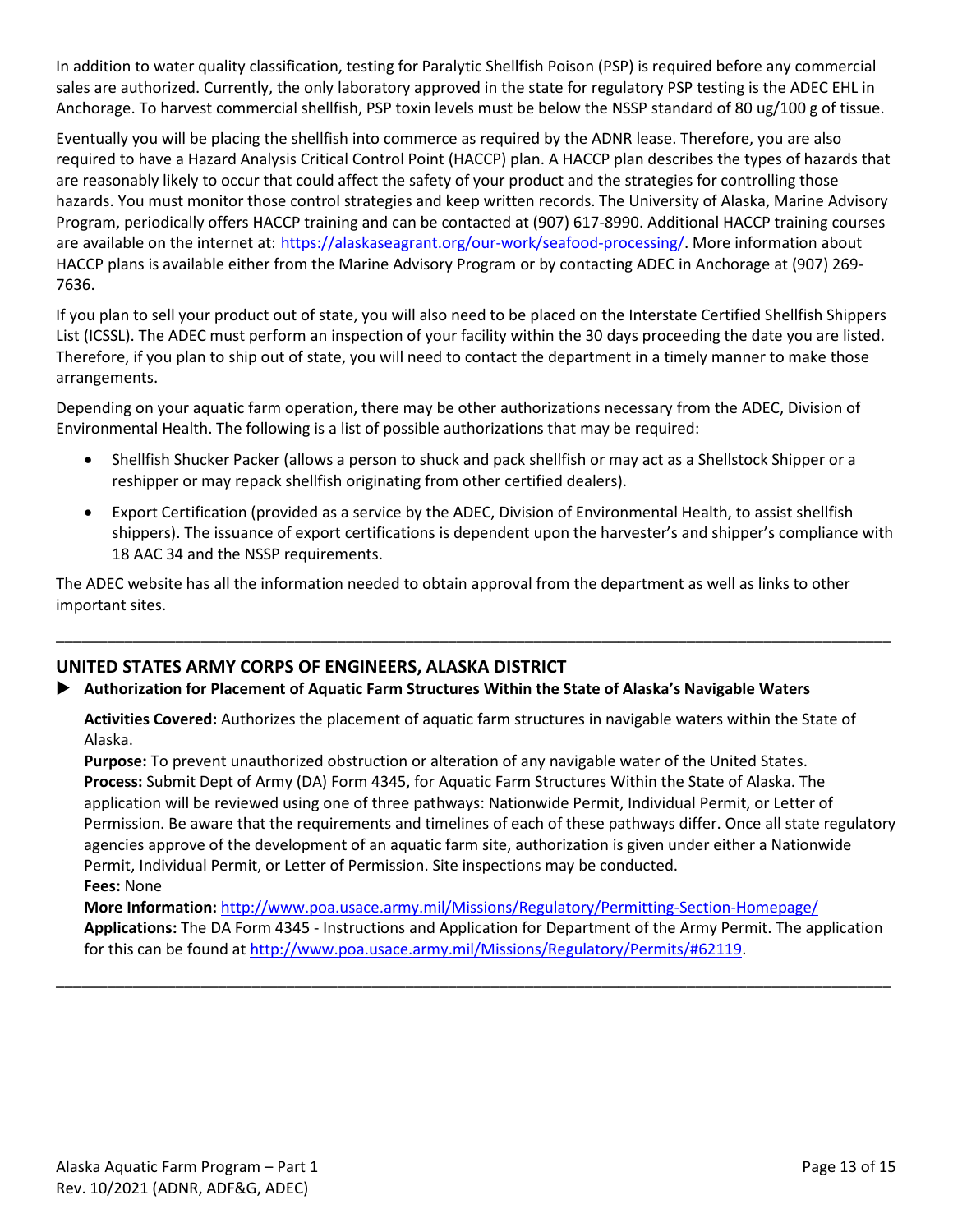### **Table 3: AQUATIC FARM STATE AUTHORIZATION AGENCY CONTACTS**

| <b>State Agency</b>                                     | <b>Permit Type</b>                                                                                                                                                                                           | <b>Contact Information</b>                                                                                                                                                                                                                                                                             |  |
|---------------------------------------------------------|--------------------------------------------------------------------------------------------------------------------------------------------------------------------------------------------------------------|--------------------------------------------------------------------------------------------------------------------------------------------------------------------------------------------------------------------------------------------------------------------------------------------------------|--|
| <b>ADNR:</b><br>Division of<br>Mining, Land<br>&Water   | <b>Aquatic Farm</b><br>Lease                                                                                                                                                                                 | Aquatic Farm Program Coordinator<br>550 West 7th Avenue, Suite 900C<br>Anchorage AK 99501<br>Phone: (907) 269-8543<br>Fax: (907) 269-8913<br>Email: dnr.aquaticfarming@alaska.gov<br>https://dnr.alaska.gov/mlw/aquatic/                                                                               |  |
| ADF&G:<br>Division of<br>Commercial<br><b>Fisheries</b> | Aquatic Farm/<br>Hatchery<br><b>Operation Permit;</b><br>Transport Permit;<br><b>Aquatic Stock</b><br>Acquisition<br>Permit; Surveys                                                                         | Permit Coordinator<br>1255 W. 8th Street<br>P.O. Box 115526<br>Juneau, AK 99811-5526<br>Phone: (907) 465-4724<br>Fax: (907) 465-4168<br>Email: dfg.dcf.aquaticfarming@alaska.gov<br>http://www.adfg.alaska.gov/index.cfm?adfg=fishingaquaticfarming.main                                               |  |
| ADF&G:<br>Division of Sport<br>Fish                     | Special Area<br>Permit:<br>(specific to<br>Kachemak Bay &<br><b>Fox River Flats</b><br><b>Critical Habitat</b><br>Mgt Areas)                                                                                 | Brian Blossom, Area Manager<br>514 Funny River Road<br>Soldotna, AK 99669<br>Phone: (907) 714-2478<br>Fax: (907) 260-5992<br>Email: brian.blossom@alaska.gov<br>http://www.adfg.alaska.gov/index.cfm?adfg=uselicense.areas                                                                             |  |
| <b>ADEC:</b><br>Division of<br>Environmental<br>Health  | <b>Water Quality</b><br>Classification;<br><b>Shellfish Harvest</b><br>Permit; Shellfish<br>Shipper Permit;<br>Shellfish Shucker<br>Packer Permit;<br>Shellfish Repacker<br>Permit; Export<br>Certification. | Contact: Carol Brady, Shellfish Coordinator<br>Environmental Health, Food Safety and Sanitation Program<br>555 Cordova Street<br>Anchorage, AK. 55501<br>Phone: (907) 269-7636<br>Fax: (907) 269-7510<br>Email: carol.brady@alaska.gov<br>http://dec.alaska.gov/eh/fss/shellfish/                      |  |
|                                                         | Food<br>Establishment<br>Permit<br>(Marketable<br>product is<br>processed beyond<br>rinsing and<br>trimming with<br>processes such as<br>freezing, drying,<br>and packaging)                                 | Contact: Food Safety and Sanitation Program<br>Environmental Health, Food Safety and Sanitation Program<br>555 Cordova Street<br>Anchorage, AK. 55501<br>Phone: (907) 269-7501<br>Fax: (907) 269-7510<br><b>Contact: Local DEC Environmental Health Officers</b><br>http://dec.alaska.gov/eh/fss/food/ |  |